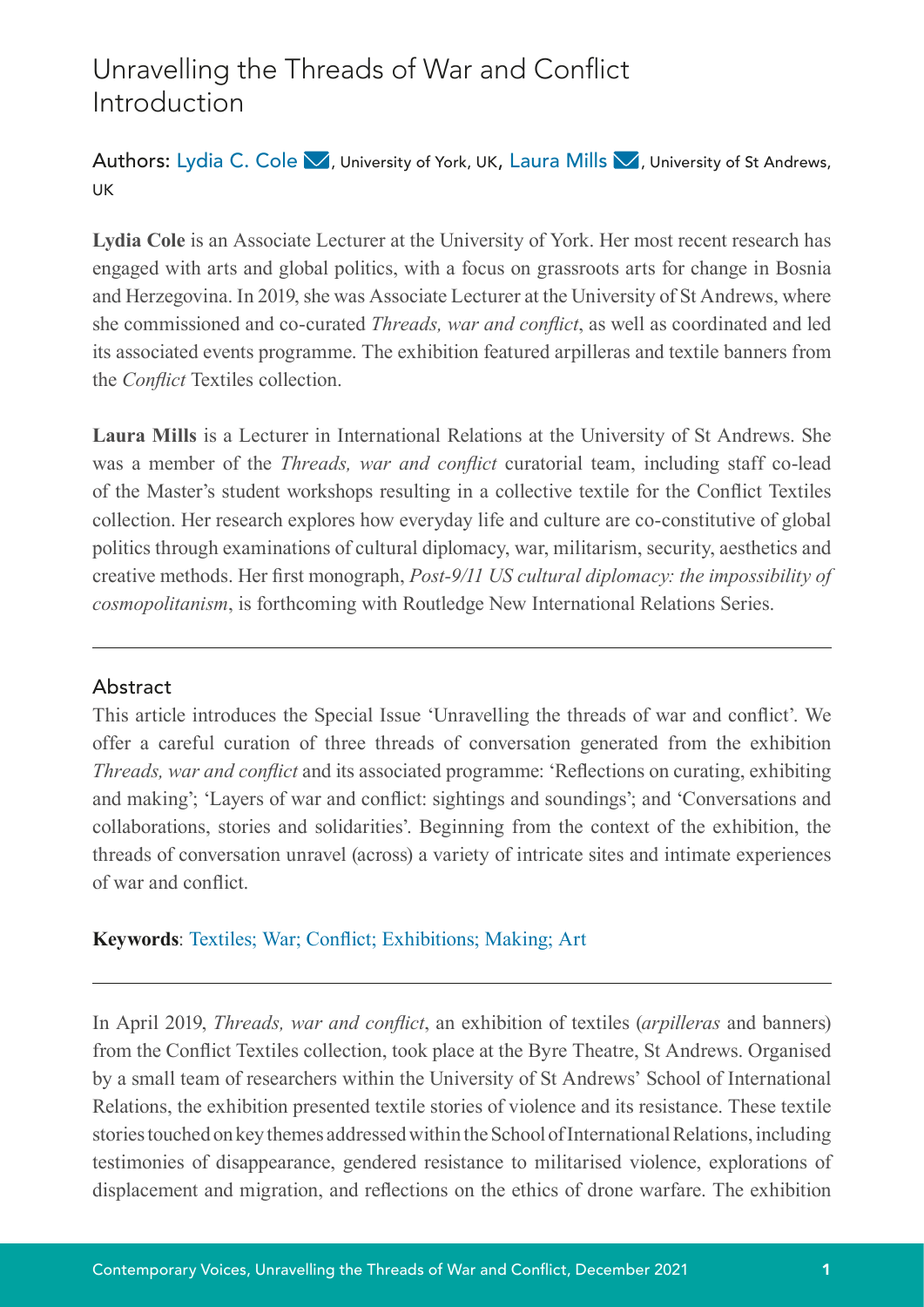was accompanied by a programme of events including a library exhibition, public lectures, textile workshops and academic conferences, and was integrated into teaching and research in the School of International Relations in the academic year 2018/19.

This Special Issue offers threads of conversation and reflection generated through and emerging from *Threads, war and conflict*. These threads extend beyond the exhibition, unravelling (across) a variety of intricate sites and intimate experiences of war and conflict. The Issue, therefore, draws together several creative projects. Some emerge through the process of collaborating, curating and connecting through *Threads, war and conflict*, while others arise beyond this context, responding to and building upon the themes of the Special Issue. All grapple with aspects of violence and its resistance, which are featured within the exhibition and its spaces of discussion. In the Issue, we thread together a series of creative interventions, including dialogue, critical reflection, poetry, visual analysis, collage and performance. These interventions are organised around three central threads of conversation and reflection. The first reflects on processes of curating, exhibiting and making in *Threads, war and conflict*. Moving beyond the site of the exhibition, the second thread explores the layers of war and conflict through the engagement of sight and sound. Reflecting on conversations and collaborations forged within textile projects like and beyond *Threads, war and conflict*, the third thread contemplates the stories and solidarities which emerge through textiles and their making.

Throughout, we have aspired to a "careful curation" of each intervention and the threads they comprise. With regard to conflict textiles, Andrä et al. (2020, p. 343) reflect that careful curating is a mode of threading together different narratives, while giving space for their 'multiple, overlapping and sometimes incongruent meanings' to flourish. In this Issue, authors take on the task of unravelling the threads of war and conflict in multiple directions. When read together, the pieces form 'relations and become weavings that transform us' (Tickner and Querejazu, 2021, p. 15); that is, through careful curating, the threads of these creative interventions connect, both in terms of their words and their worlds.

# Thread 1. Reflections on curating, exhibiting and making

The first set of creative interventions responds to the exhibition and its associated programme, reflecting on its organising, curating and processes of making. The dialogue 'International Relations and/as thread-work' co-authored by Selena Jamallulail, Roberta Bacic, Lydia C. Cole and Laura Mills explores the material artefacts of the exhibition. Engaging the language of thread-work, the dialogue examines the interactive, tactile and emotional aspects of the exhibition, including its featured textiles and processes of textile-making in the exhibition programme. Their creative unravelling of the exhibition shows how curating conflict textiles engenders alternative ways of knowing and doing IR. The latter articles in this section engage with processes of textile-making within the collective textile workshops 'Responding to *Threads, war and conflict*: letters to *arpilleristas*'. In the workshops, participants were asked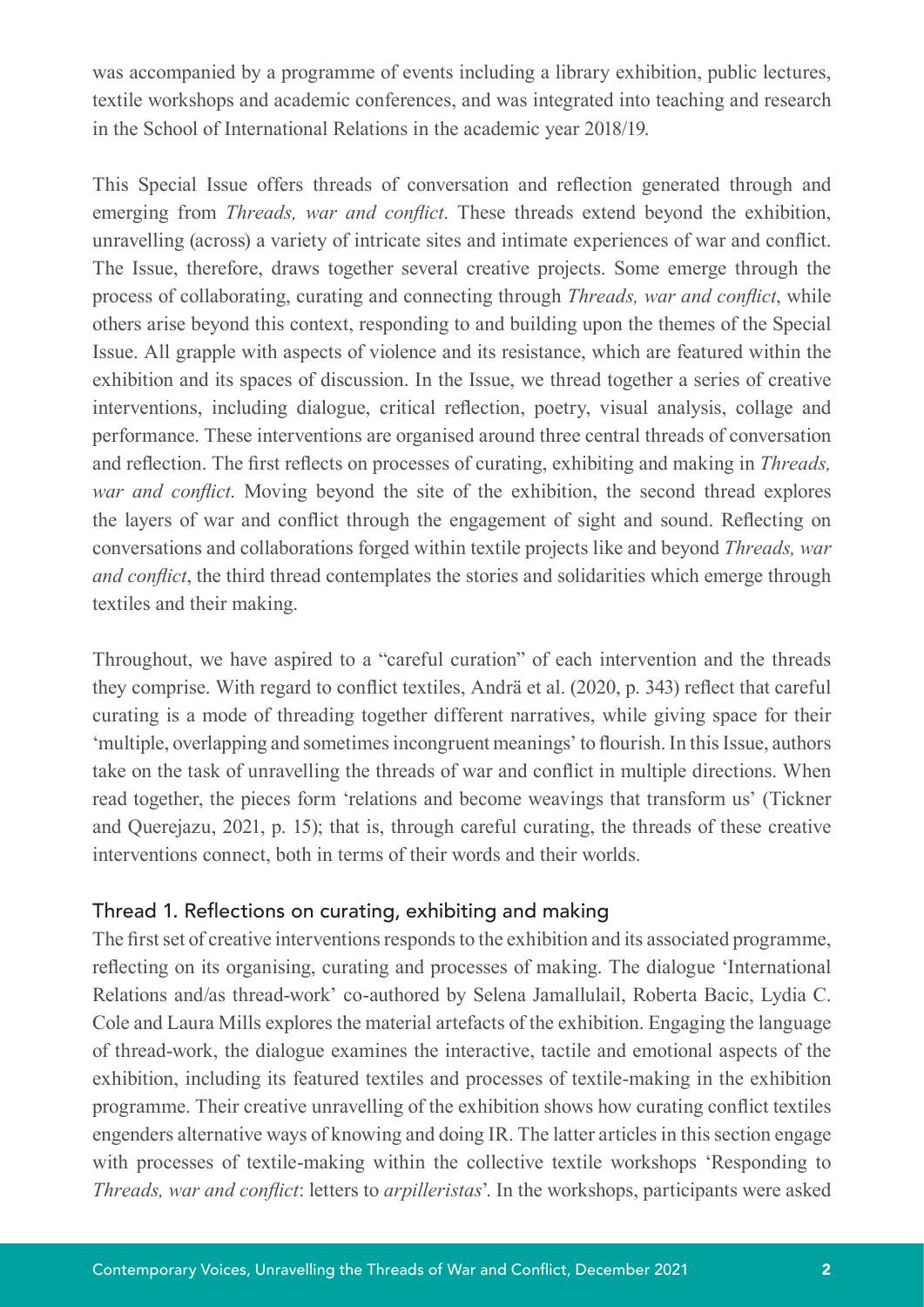to respond to the theme of home embodied within the textiles in the exhibition. Offering 'Reflections on *Threads, war and conflict*', Rachel Beattie, Frankie Copp and Schoutje Schouten explore voice in *arpilleras* and IR more widely and draw this discussion of voice through to their own experiences of making. Showing that *arpilleras* offered women a way of expressing opposition to violence under the dictatorship of Augusto Pinochet, they suggest that understandings of voice must extend well 'beyond the spoken word'. In 'Stitch after stitch', Daniela Lara Espinoza, a Chilean contemporary textile artist and workshop participant, reflects on making an arpillera on 'home' and climate emergency. Moving across scales of (dis)connection – in the workshop, her professional practice, communities in Chile and the planet – Espinoza situates stitching as a form of 'intimate' activism, which entails telling stories and the act of letting go as politics.

### Thread 2. Layers of war and conflict: sightings and soundings

The second set of creative interventions reflects themes within the exhibition, examining layers of war and conflict through visuality, sound and/or making. Moving beyond the exhibition and its associated programme, this section draws in multiple creative responses to the experience and remembering of war and conflict. Eileen Harrisson moves between narrative, reflection and poetry in 'Documenting the Troubles through stitch, sound and word'. The piece threads together various (remembered) experiences of conflict, from the Troubles in Northern Ireland to images of war in Aleppo, Syria. Weaving together stitch, sound and poetry, Harrisson highlights how these forms of creativity can document the physical, emotional and psychological impacts of conflict. Giovanna Di Mauro's reflective review centres on the medium of photography to explore war and conflict as multiple sites and sights. Focusing on Ian Alderman's *Recovering the past*, Di Mauro notes that these photographs stitch multiple voices together. Collaging present-day conflict landscapes with black-and-white images of soldiers who served and died in these battlefields, Di Mauro threads together layers of personal, critical and audience responses to Alderman's photographs.

Jenny Edkins also responds to a photograph, in this case through a poem entitled 'A migrant and her two-year-old daughter in Tijuana'. The poem unravels layers of conflict through its exploration of affective (dis)connection in Ilana Panich-Linsman's photo of the pair. Starting from a feeling of connection with Arlen Cruz (the migrant depicted), Edkins notes a familiarity with the way she holds the child. Moving through disconnection, and reflecting on the way that the photo renders the migrant and child as 'spectacle', Edkins concludes with a hopeful, yet ambiguous future in which the 'young women hold[s] the world in her arms'. Exploring the camouflage craftivist movement 'The Spiders' in Ukraine in the wake of Russian occupation, Olga Boichok untangles layers of war and conflict in/across multiple sights, sites and scales: first, in navigations of how through this 'camouflage aesthetics', militarisation, craftivism and the in/visibility of resistance at scale overlap, intertwine and disrupt one another; second, in the camouflage itself, where literally the layers of cloth form a plane of representation that cross-cuts fields of vision to render invisible and enact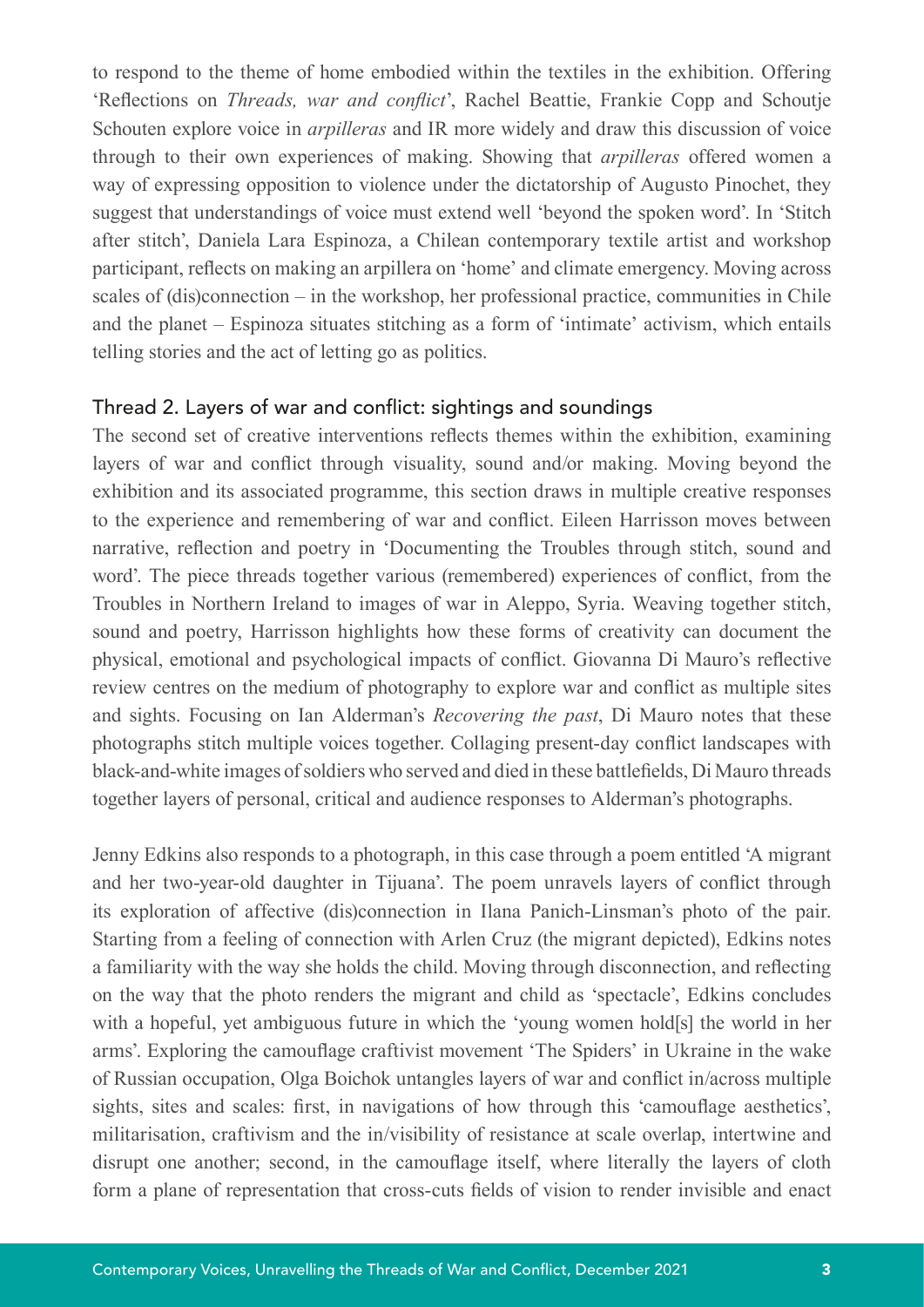resistance hidden in plain sight; third, in three ontological cuts across which camouflage unsettles hegemonic understandings of militarising aesthetic by interrogating the relationship between visibility and survival on a macroscopic scale to remediate the spatial and temporal multiplicities and discontinuities in which war is wrought, thought and fought as decolonial resistance; and, finally, in Boichok's own creative practice of algorithmic collage which, via the cutting and layering of fragments, turns these 'ontological cuts' into seams to illustrate their entanglement and enact 'Camouflage: an aesthetic of resistance'.

#### Thread 3. Conversations and collaborations, stories and solidarities

The final set of creative interventions extends beyond the exhibition to explore how textiles and textile-making lead to multiple collaborations, stories and solidarities that stretch across the globe. Both interventions take the form of conversations that are accompanied by photographs of textiles and textile-making across a variety of spatial and temporal sites, whether the virtual, verbal or textual sites of their conversation, the locations of Mexico and Colombia (and beyond), or the textiles as sites of 'doing memory' in the past, present and into the future. Having forged a connection through collective embroidery and textile responses to recent violence in Mexico, specifically *Bordando por la paz y la memoria*, Danielle House, Cordelia Rizzo and Rosa Borrás reflect on a Whatsapp exchange on their participation in personal and collective embroidery projects to social injustices now in their different corners of the world and time zones. Building on Audre Lorde's call to 'be in contact', they demonstrate how through "the kitchen table" of social media, these digital conversations and textile practices foster collaborative communication, cultivate solidarity and develop political capacities across space and time. Illustrating the potently affective relationship between embroidery and conversation as key to mobilising political projects, they critically explore and question – without providing easy answers – the politics and implications of their actions and what it means for these intimate projects to be visibilised in the world and the effects engendered as they move further, spatially or symbolically, from the people and communities they represent. Drawing on their respective research (and) experiences in the context of the armed conflict and fragile peace process in Colombia, Berit Bliesemann de Guevara and Roxani Krystalli's engaging conversation explores how textiles can open up space for different kinds of storytelling about violence, memory and transformation in the aftermath of armed conflict. They trace the multiplicities and complexities of how textiles are narratives and forms of narration about violence and peace, as well as sites of memorymaking for those who contribute to their creation. Doing so reveals how textiles are also 'a window to thinking and feeling otherwise about labels and experiences of violence'. For in regarding textile-making as 'doing memory' can emerge the highly affective, embodied and contested politics of storytelling through textiles and textiles as storytelling.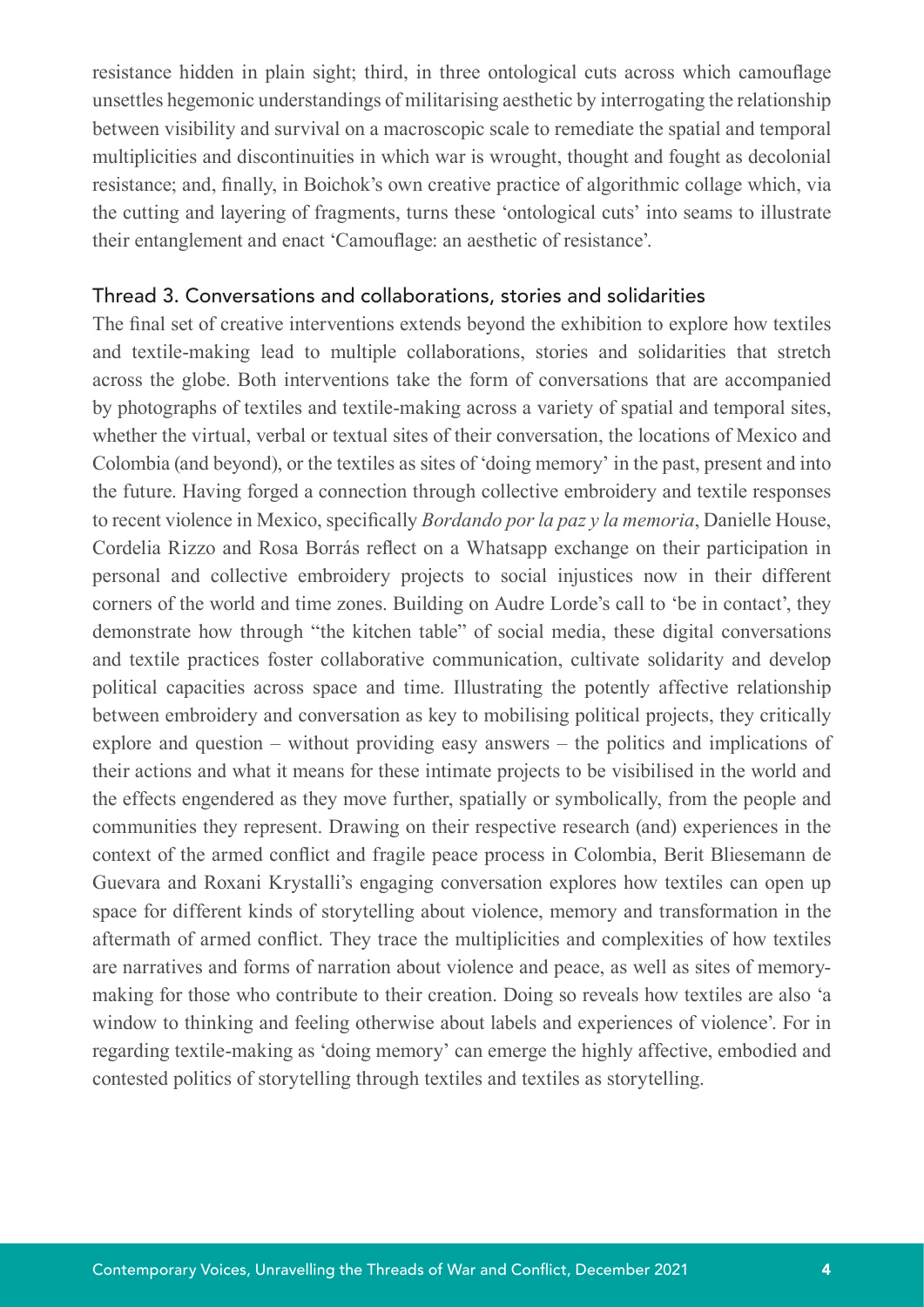It is in gathering these threads together that the Special Issue can also enable their unravelling in ways which reveal their rich and varied insights on the complexities of war and conflict. These creative interventions enable: an exploration of the diverse ways in which conflict textiles speak international politics; reflection on how politically engaged stitch (and creative practice) can be used as a form of resistance; an evaluation of how textiles and stitching can be mobilised as sites of/for pedagogy; and an interrogation of stitch and textile as a method with which to engage in practice-based research on war and conflict. Just like the visual artefacts which inspire these creative interventions, the pieces and their careful curation enact 'a visible entanglement of knowledges' that is (self-)critically attuned to the possibilities of their ambivalence (Rogers, 2020). These threads entangle to offer multiple ways of knowing that do not foreclose one another or propose fixed conclusions, but leave openings through their ongoing and unravelling threads. Following these threads in our modes of doing IR encourages us to reflect on and question our entanglements, and indeed, solidarities, which emerge through engagement with textiles and their making.

Our collective focus on textiles and textile-making aims to render visible ways of knowing and questioning that, far from seeking determinacy or fixity, are grounded in and foster intimacy, care, consideration and the unbounded politics of possibility these enact. Embracing textiles in this way is to rethink and imagine IR as a site of 'being-feeling-knowing-doing' (Tickner and Querejazu, 2021, p. 394). The creative interventions in this Issue take us elsewhere, and provide nuances on the emotional, everyday and embodied experiences and encounters of/with war and conflict. In their collectivity and curation, it has been our aim for these interventions and the threads they comprise, to become emotional, everyday and embodied experiences and encounters of and with war and conflict themselves.

#### Acknowledgements

The *Threads, war and conflict* exhibition and associated events programme was coordinated by Dr Lydia C. Cole, with Dr Faye Donnelly, Dr Laura Mills and Dr Natasha Saunders in collaboration with Conflict Textiles curator Roberta Bacic and assistant curator Breege Doherty. The exhibition was hosted by the School of International Relations in cooperation with The Byre Theatre, while the events programme was supported by *Contemporary Voices: The St Andrews Journal of International Relations*, the Handa Centre for the Study of Terrorism and Political Violence (CSTPV), International Security Studies (ISS), Peace and Conflict Studies (PCS), International Political Theory (IPT), the Centre for Global Constitutionalism (CGC) and the Teaching Enhancement Fund, University of St Andrews.